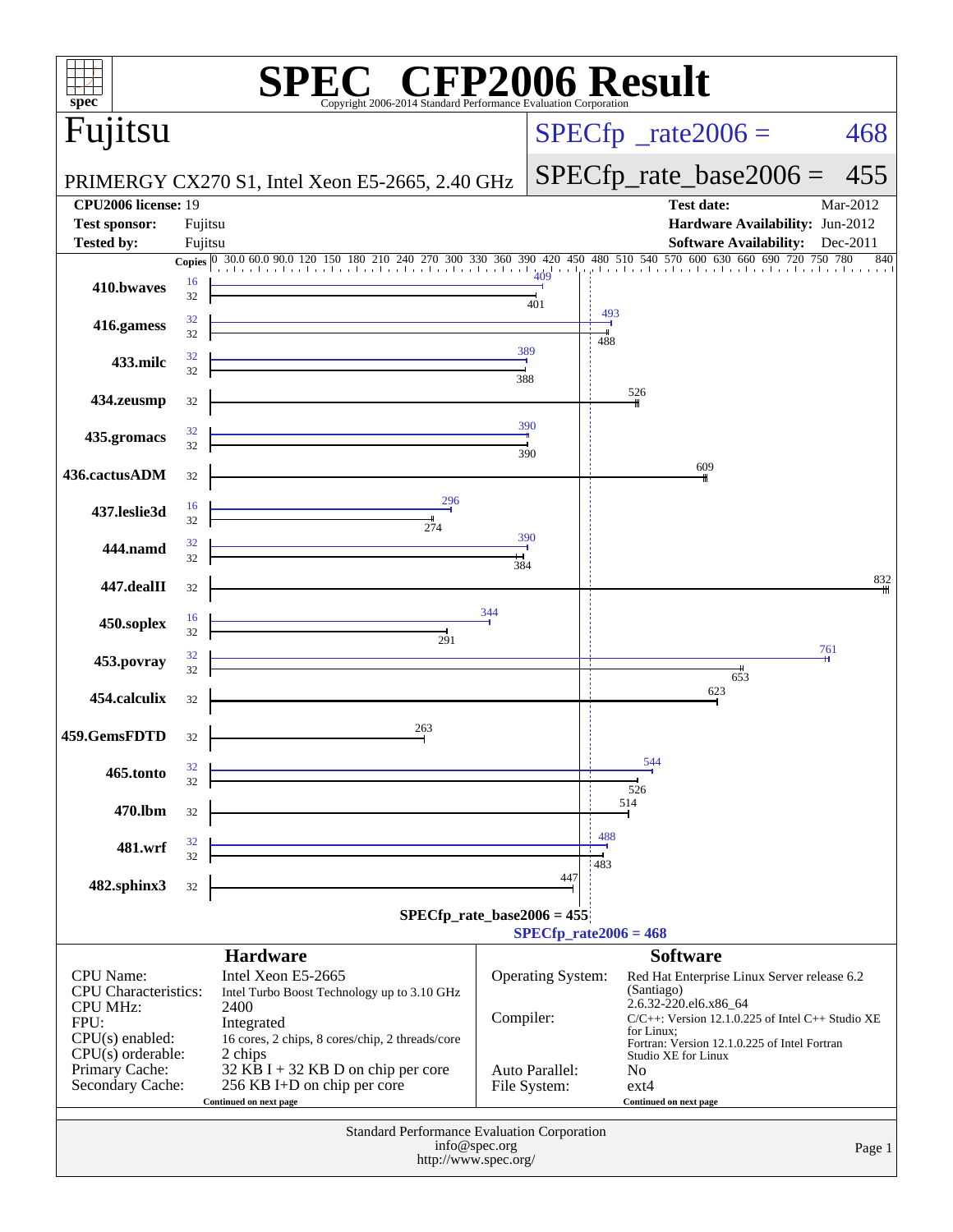

# Fujitsu

### $SPECTp\_rate2006 = 468$

#### PRIMERGY CX270 S1, Intel Xeon E5-2665, 2.40 GHz

[SPECfp\\_rate\\_base2006 =](http://www.spec.org/auto/cpu2006/Docs/result-fields.html#SPECfpratebase2006) 455

#### **[CPU2006 license:](http://www.spec.org/auto/cpu2006/Docs/result-fields.html#CPU2006license)** 19 **[Test date:](http://www.spec.org/auto/cpu2006/Docs/result-fields.html#Testdate)** Mar-2012 **[Test sponsor:](http://www.spec.org/auto/cpu2006/Docs/result-fields.html#Testsponsor)** Fujitsu **[Hardware Availability:](http://www.spec.org/auto/cpu2006/Docs/result-fields.html#HardwareAvailability)** Jun-2012 **[Tested by:](http://www.spec.org/auto/cpu2006/Docs/result-fields.html#Testedby)** Fujitsu **[Software Availability:](http://www.spec.org/auto/cpu2006/Docs/result-fields.html#SoftwareAvailability)** Dec-2011 [L3 Cache:](http://www.spec.org/auto/cpu2006/Docs/result-fields.html#L3Cache) 20 MB I+D on chip per chip<br>Other Cache: None [Other Cache:](http://www.spec.org/auto/cpu2006/Docs/result-fields.html#OtherCache) [Memory:](http://www.spec.org/auto/cpu2006/Docs/result-fields.html#Memory) 128 GB (16 x 8 GB 2Rx4 PC3L-12800R-11, ECC) [Disk Subsystem:](http://www.spec.org/auto/cpu2006/Docs/result-fields.html#DiskSubsystem) 1 x SATA, 500 GB, 7200 RPM [Other Hardware:](http://www.spec.org/auto/cpu2006/Docs/result-fields.html#OtherHardware) None [System State:](http://www.spec.org/auto/cpu2006/Docs/result-fields.html#SystemState) Run level 3 (multi-user)<br>Base Pointers: 32/64-bit [Base Pointers:](http://www.spec.org/auto/cpu2006/Docs/result-fields.html#BasePointers) 32/64-bit<br>Peak Pointers: 32/64-bit [Peak Pointers:](http://www.spec.org/auto/cpu2006/Docs/result-fields.html#PeakPointers) [Other Software:](http://www.spec.org/auto/cpu2006/Docs/result-fields.html#OtherSoftware) None

| <b>Results Table</b> |               |                                                                                                          |       |                |            |                |             |               |                |              |                |              |                |              |
|----------------------|---------------|----------------------------------------------------------------------------------------------------------|-------|----------------|------------|----------------|-------------|---------------|----------------|--------------|----------------|--------------|----------------|--------------|
|                      | <b>Base</b>   |                                                                                                          |       |                |            |                | <b>Peak</b> |               |                |              |                |              |                |              |
| <b>Benchmark</b>     | <b>Copies</b> | <b>Seconds</b>                                                                                           | Ratio | <b>Seconds</b> | Ratio      | <b>Seconds</b> | Ratio       | <b>Copies</b> | <b>Seconds</b> | <b>Ratio</b> | <b>Seconds</b> | <b>Ratio</b> | <b>Seconds</b> | <b>Ratio</b> |
| 410.bwayes           | 32            | 1085                                                                                                     | 401   | 1084           | 401        | 1085           | 401         | 16            | 532            | 409          | 532            | 409          | 531            | 409          |
| $416$ .gamess        | 32            | 1280                                                                                                     | 490   | 1285           | <u>488</u> | 1286           | 487         | 32            | 1270           | 493          | 1272           | 493          | 1272           | 492          |
| 433.milc             | 32            | 757                                                                                                      | 388   | 758            | 388        | 758            | 388         | 32            | 755            | 389          | 755            | 389          | 755            | 389          |
| $434$ . zeusmp       | 32            | 553                                                                                                      | 527   | 556            | 524        | 554            | 526         | 32            | 553            | 527          | 556            | 524          | 554            | 526          |
| 435.gromacs          | 32            | 586                                                                                                      | 390   | 586            | <b>390</b> | 585            | 391         | 32            | 586            | 390          | 584            | 391          | 587            | 389          |
| 436.cactusADM        | 32            | 626                                                                                                      | 611   | 630            | 607        | 628            | <b>609</b>  | 32            | 626            | 611          | 630            | 607          | 628            | 609          |
| 437.leslie3d         | 32            | 1096                                                                                                     | 274   | 1095           | 275        | 1106           | 272         | 16            | 509            | 296          | 508            | 296          | 508            | 296          |
| 444.namd             | 32            | 667                                                                                                      | 384   | 682            | 377        | 665            | 386         | 32            | 659            | 389          | 658            | 390          | 659            | 390          |
| $447$ .dealII        | 32            | 440                                                                                                      | 832   | 439            | 834        | 442            | 829         | 32            | 440            | 832          | 439            | 834          | 442            | 829          |
| 450.soplex           | 32            | 918                                                                                                      | 291   | 916            | 291        | 916            | 291         | 16            | 388            | 344          | 388            | 344          | 389            | 343          |
| 453.povray           | 32            | 261                                                                                                      | 653   | 260            | 656        | 261            | 653         | 32            | 225            | 756          | 224            | 761          | 224            | 761          |
| 454.calculix         | 32            | 423                                                                                                      | 624   | 424            | 623        | 423            | 623         | 32            | 423            | 624          | 424            | 623          | 423            | 623          |
| 459.GemsFDTD         | 32            | 1292                                                                                                     | 263   | 1292           | 263        | 1291           | 263         | 32            | 1292           | 263          | 1292           | 263          | 1291           | 263          |
| $465$ .tonto         | 32            | 599                                                                                                      | 526   | 600            | 525        | 598            | 526         | 32            | 579            | 544          | 580            | 543          | 578            | 545          |
| 470.1bm              | 32            | 855                                                                                                      | 514   | 854            | 515        | 855            | 514         | 32            | 855            | 514          | 854            | 515          | 855            | 514          |
| 481.wrf              | 32            | 741                                                                                                      | 482   | 739            | 484        | 740            | <u>483</u>  | 32            | 734            | 487          | 732            | 488          | 732            | 489          |
| 482.sphinx3          | 32            | 1396                                                                                                     | 447   | 1396           | 447        | 1398           | 446         | 32            | 1396           | 447          | 1396           | 447          | 1398           | 446          |
|                      |               | Results appear in the order in which they were run. Bold underlined text indicates a median measurement. |       |                |            |                |             |               |                |              |                |              |                |              |

### **[Submit Notes](http://www.spec.org/auto/cpu2006/Docs/result-fields.html#SubmitNotes)**

 The numactl mechanism was used to bind copies to processors. The config file option 'submit' was used to generate numactl commands to bind each copy to a specific processor. For details, please see the config file.

### **[Operating System Notes](http://www.spec.org/auto/cpu2006/Docs/result-fields.html#OperatingSystemNotes)**

 Stack size set to unlimited using "ulimit -s unlimited" Transparent Huge Pages enabled with: echo always > /sys/kernel/mm/redhat\_transparent\_hugepage/enabled runspec command invoked through numactl i.e.: numactl --interleave=all runspec <etc>

> Standard Performance Evaluation Corporation [info@spec.org](mailto:info@spec.org) <http://www.spec.org/>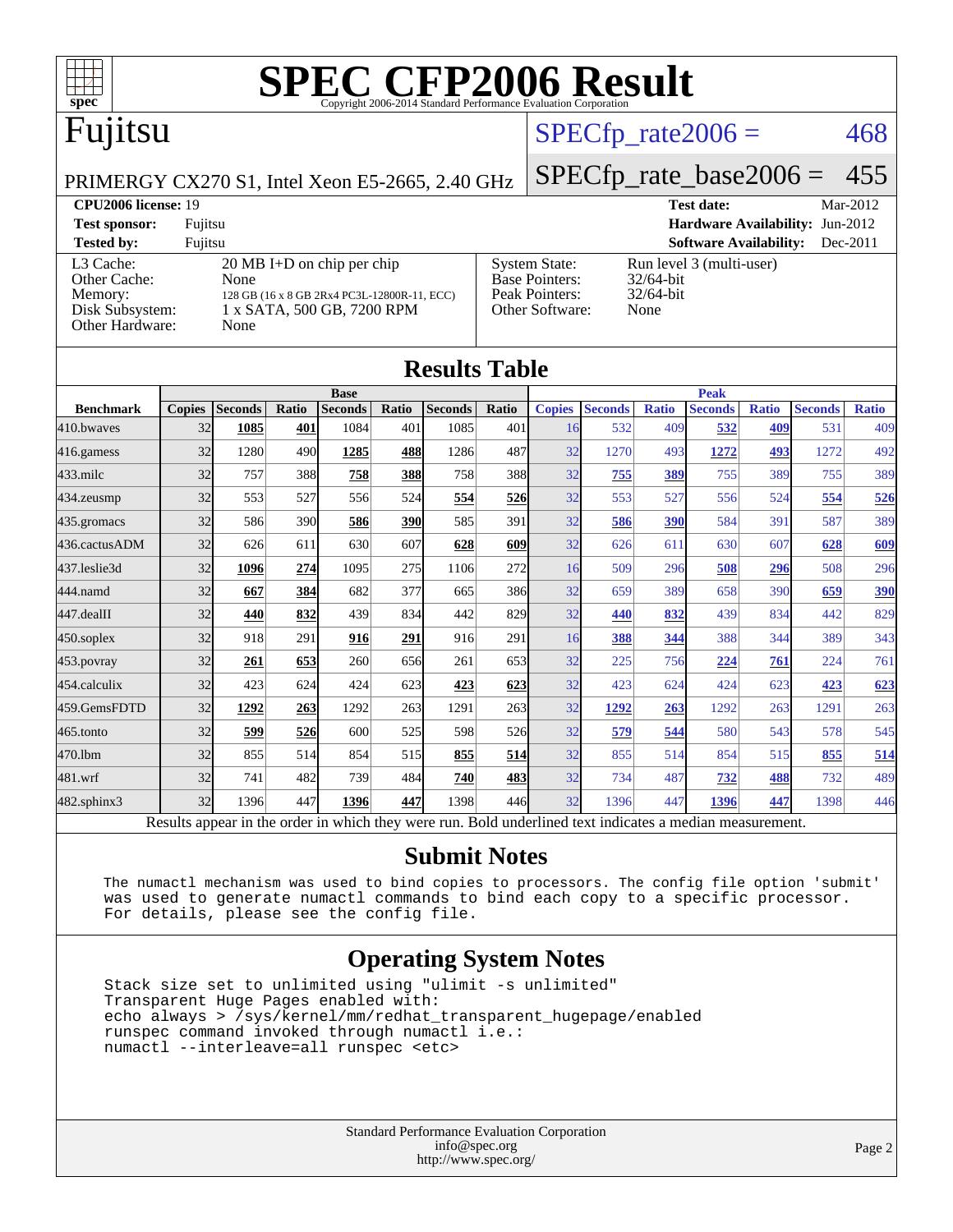

# Fujitsu

 $SPECTp_rate2006 = 468$ 

PRIMERGY CX270 S1, Intel Xeon E5-2665, 2.40 GHz

[SPECfp\\_rate\\_base2006 =](http://www.spec.org/auto/cpu2006/Docs/result-fields.html#SPECfpratebase2006) 455

**[CPU2006 license:](http://www.spec.org/auto/cpu2006/Docs/result-fields.html#CPU2006license)** 19 **[Test date:](http://www.spec.org/auto/cpu2006/Docs/result-fields.html#Testdate)** Mar-2012 **[Test sponsor:](http://www.spec.org/auto/cpu2006/Docs/result-fields.html#Testsponsor)** Fujitsu **[Hardware Availability:](http://www.spec.org/auto/cpu2006/Docs/result-fields.html#HardwareAvailability)** Jun-2012 **[Tested by:](http://www.spec.org/auto/cpu2006/Docs/result-fields.html#Testedby)** Fujitsu **[Software Availability:](http://www.spec.org/auto/cpu2006/Docs/result-fields.html#SoftwareAvailability)** Dec-2011

### **[General Notes](http://www.spec.org/auto/cpu2006/Docs/result-fields.html#GeneralNotes)**

Environment variables set by runspec before the start of the run: LD\_LIBRARY\_PATH = "/SPECcpu2006/libs/32:/SPECcpu2006/libs/64"

 Binaries compiled on a system with 1x Core i7-860 CPU + 8GB memory using RHEL5.5 This result was measured on the PRIMERGY CX250 S1. The PRIMERGY CX250 S1 and the PRIMERGY CX270 S1 are electronically equivalent. For information about Fujitsu please visit: <http://www.fujitsu.com>

**[Base Compiler Invocation](http://www.spec.org/auto/cpu2006/Docs/result-fields.html#BaseCompilerInvocation)**

 $C$  benchmarks:<br>icc  $-m64$ 

[C++ benchmarks:](http://www.spec.org/auto/cpu2006/Docs/result-fields.html#CXXbenchmarks) [icpc -m64](http://www.spec.org/cpu2006/results/res2012q3/cpu2006-20120620-23116.flags.html#user_CXXbase_intel_icpc_64bit_bedb90c1146cab66620883ef4f41a67e)

[Fortran benchmarks](http://www.spec.org/auto/cpu2006/Docs/result-fields.html#Fortranbenchmarks): [ifort -m64](http://www.spec.org/cpu2006/results/res2012q3/cpu2006-20120620-23116.flags.html#user_FCbase_intel_ifort_64bit_ee9d0fb25645d0210d97eb0527dcc06e)

[Benchmarks using both Fortran and C](http://www.spec.org/auto/cpu2006/Docs/result-fields.html#BenchmarksusingbothFortranandC): [icc -m64](http://www.spec.org/cpu2006/results/res2012q3/cpu2006-20120620-23116.flags.html#user_CC_FCbase_intel_icc_64bit_0b7121f5ab7cfabee23d88897260401c) [ifort -m64](http://www.spec.org/cpu2006/results/res2012q3/cpu2006-20120620-23116.flags.html#user_CC_FCbase_intel_ifort_64bit_ee9d0fb25645d0210d97eb0527dcc06e)

### **[Base Portability Flags](http://www.spec.org/auto/cpu2006/Docs/result-fields.html#BasePortabilityFlags)**

| 410.bwaves: -DSPEC CPU LP64                 |                                                                |
|---------------------------------------------|----------------------------------------------------------------|
| 416.gamess: -DSPEC_CPU_LP64                 |                                                                |
| 433.milc: -DSPEC CPU LP64                   |                                                                |
| 434.zeusmp: -DSPEC_CPU_LP64                 |                                                                |
| 435.gromacs: -DSPEC_CPU_LP64 -nofor_main    |                                                                |
| 436.cactusADM: -DSPEC CPU LP64 -nofor main  |                                                                |
| 437.leslie3d: -DSPEC CPU LP64               |                                                                |
| 444.namd: -DSPEC CPU LP64                   |                                                                |
| 447.dealII: -DSPEC CPU LP64                 |                                                                |
| 450.soplex: -DSPEC_CPU_LP64                 |                                                                |
| 453.povray: -DSPEC_CPU_LP64                 |                                                                |
| 454.calculix: - DSPEC CPU LP64 - nofor main |                                                                |
| 459. GemsFDTD: - DSPEC CPU LP64             |                                                                |
| 465.tonto: - DSPEC CPU LP64                 |                                                                |
| 470.1bm: - DSPEC CPU LP64                   |                                                                |
|                                             | 481.wrf: -DSPEC CPU_LP64 -DSPEC_CPU_CASE_FLAG -DSPEC_CPU_LINUX |
| 482.sphinx3: -DSPEC_CPU_LP64                |                                                                |
|                                             |                                                                |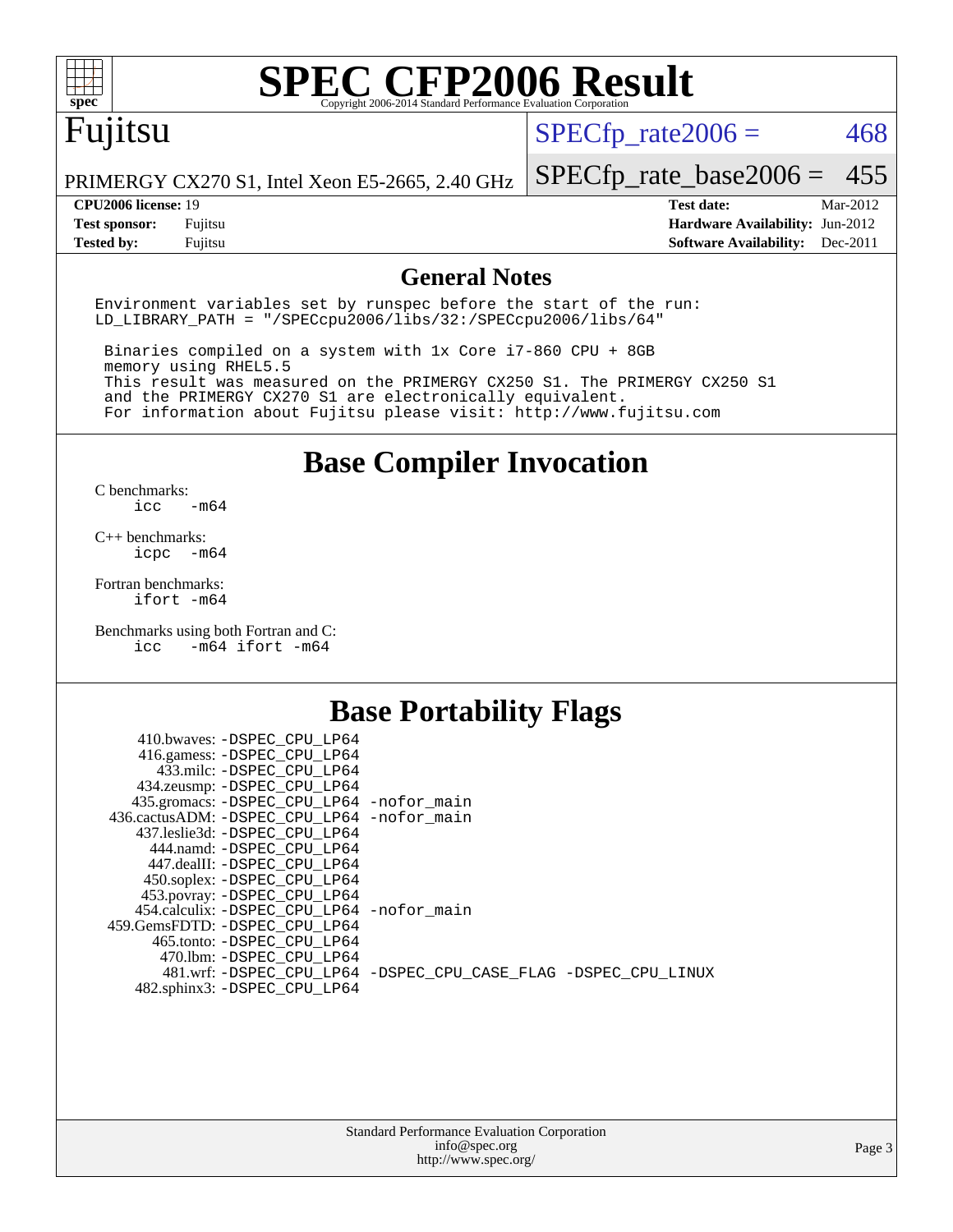

# Fujitsu

 $SPECTp\_rate2006 = 468$ 

PRIMERGY CX270 S1, Intel Xeon E5-2665, 2.40 GHz

#### **[CPU2006 license:](http://www.spec.org/auto/cpu2006/Docs/result-fields.html#CPU2006license)** 19 **[Test date:](http://www.spec.org/auto/cpu2006/Docs/result-fields.html#Testdate)** Mar-2012

[SPECfp\\_rate\\_base2006 =](http://www.spec.org/auto/cpu2006/Docs/result-fields.html#SPECfpratebase2006) 455

**[Test sponsor:](http://www.spec.org/auto/cpu2006/Docs/result-fields.html#Testsponsor)** Fujitsu **[Hardware Availability:](http://www.spec.org/auto/cpu2006/Docs/result-fields.html#HardwareAvailability)** Jun-2012 **[Tested by:](http://www.spec.org/auto/cpu2006/Docs/result-fields.html#Testedby)** Fujitsu **[Software Availability:](http://www.spec.org/auto/cpu2006/Docs/result-fields.html#SoftwareAvailability)** Dec-2011

## **[Base Optimization Flags](http://www.spec.org/auto/cpu2006/Docs/result-fields.html#BaseOptimizationFlags)**

[C benchmarks](http://www.spec.org/auto/cpu2006/Docs/result-fields.html#Cbenchmarks): [-xAVX](http://www.spec.org/cpu2006/results/res2012q3/cpu2006-20120620-23116.flags.html#user_CCbase_f-xAVX) [-ipo](http://www.spec.org/cpu2006/results/res2012q3/cpu2006-20120620-23116.flags.html#user_CCbase_f-ipo) [-O3](http://www.spec.org/cpu2006/results/res2012q3/cpu2006-20120620-23116.flags.html#user_CCbase_f-O3) [-no-prec-div](http://www.spec.org/cpu2006/results/res2012q3/cpu2006-20120620-23116.flags.html#user_CCbase_f-no-prec-div) [-static](http://www.spec.org/cpu2006/results/res2012q3/cpu2006-20120620-23116.flags.html#user_CCbase_f-static) [-opt-prefetch](http://www.spec.org/cpu2006/results/res2012q3/cpu2006-20120620-23116.flags.html#user_CCbase_f-opt-prefetch) [-auto-p32](http://www.spec.org/cpu2006/results/res2012q3/cpu2006-20120620-23116.flags.html#user_CCbase_f-auto-p32) [-ansi-alias](http://www.spec.org/cpu2006/results/res2012q3/cpu2006-20120620-23116.flags.html#user_CCbase_f-ansi-alias) [-opt-mem-layout-trans=3](http://www.spec.org/cpu2006/results/res2012q3/cpu2006-20120620-23116.flags.html#user_CCbase_f-opt-mem-layout-trans_a7b82ad4bd7abf52556d4961a2ae94d5) [C++ benchmarks:](http://www.spec.org/auto/cpu2006/Docs/result-fields.html#CXXbenchmarks) [-xAVX](http://www.spec.org/cpu2006/results/res2012q3/cpu2006-20120620-23116.flags.html#user_CXXbase_f-xAVX) [-ipo](http://www.spec.org/cpu2006/results/res2012q3/cpu2006-20120620-23116.flags.html#user_CXXbase_f-ipo) [-O3](http://www.spec.org/cpu2006/results/res2012q3/cpu2006-20120620-23116.flags.html#user_CXXbase_f-O3) [-no-prec-div](http://www.spec.org/cpu2006/results/res2012q3/cpu2006-20120620-23116.flags.html#user_CXXbase_f-no-prec-div) [-static](http://www.spec.org/cpu2006/results/res2012q3/cpu2006-20120620-23116.flags.html#user_CXXbase_f-static) [-opt-prefetch](http://www.spec.org/cpu2006/results/res2012q3/cpu2006-20120620-23116.flags.html#user_CXXbase_f-opt-prefetch) [-auto-p32](http://www.spec.org/cpu2006/results/res2012q3/cpu2006-20120620-23116.flags.html#user_CXXbase_f-auto-p32) [-ansi-alias](http://www.spec.org/cpu2006/results/res2012q3/cpu2006-20120620-23116.flags.html#user_CXXbase_f-ansi-alias) [-opt-mem-layout-trans=3](http://www.spec.org/cpu2006/results/res2012q3/cpu2006-20120620-23116.flags.html#user_CXXbase_f-opt-mem-layout-trans_a7b82ad4bd7abf52556d4961a2ae94d5) [Fortran benchmarks](http://www.spec.org/auto/cpu2006/Docs/result-fields.html#Fortranbenchmarks): [-xAVX](http://www.spec.org/cpu2006/results/res2012q3/cpu2006-20120620-23116.flags.html#user_FCbase_f-xAVX) [-ipo](http://www.spec.org/cpu2006/results/res2012q3/cpu2006-20120620-23116.flags.html#user_FCbase_f-ipo) [-O3](http://www.spec.org/cpu2006/results/res2012q3/cpu2006-20120620-23116.flags.html#user_FCbase_f-O3) [-no-prec-div](http://www.spec.org/cpu2006/results/res2012q3/cpu2006-20120620-23116.flags.html#user_FCbase_f-no-prec-div) [-static](http://www.spec.org/cpu2006/results/res2012q3/cpu2006-20120620-23116.flags.html#user_FCbase_f-static) [-opt-prefetch](http://www.spec.org/cpu2006/results/res2012q3/cpu2006-20120620-23116.flags.html#user_FCbase_f-opt-prefetch) [Benchmarks using both Fortran and C](http://www.spec.org/auto/cpu2006/Docs/result-fields.html#BenchmarksusingbothFortranandC): [-xAVX](http://www.spec.org/cpu2006/results/res2012q3/cpu2006-20120620-23116.flags.html#user_CC_FCbase_f-xAVX) [-ipo](http://www.spec.org/cpu2006/results/res2012q3/cpu2006-20120620-23116.flags.html#user_CC_FCbase_f-ipo) [-O3](http://www.spec.org/cpu2006/results/res2012q3/cpu2006-20120620-23116.flags.html#user_CC_FCbase_f-O3) [-no-prec-div](http://www.spec.org/cpu2006/results/res2012q3/cpu2006-20120620-23116.flags.html#user_CC_FCbase_f-no-prec-div) [-static](http://www.spec.org/cpu2006/results/res2012q3/cpu2006-20120620-23116.flags.html#user_CC_FCbase_f-static) [-opt-prefetch](http://www.spec.org/cpu2006/results/res2012q3/cpu2006-20120620-23116.flags.html#user_CC_FCbase_f-opt-prefetch) [-auto-p32](http://www.spec.org/cpu2006/results/res2012q3/cpu2006-20120620-23116.flags.html#user_CC_FCbase_f-auto-p32) [-ansi-alias](http://www.spec.org/cpu2006/results/res2012q3/cpu2006-20120620-23116.flags.html#user_CC_FCbase_f-ansi-alias) [-opt-mem-layout-trans=3](http://www.spec.org/cpu2006/results/res2012q3/cpu2006-20120620-23116.flags.html#user_CC_FCbase_f-opt-mem-layout-trans_a7b82ad4bd7abf52556d4961a2ae94d5)

## **[Peak Compiler Invocation](http://www.spec.org/auto/cpu2006/Docs/result-fields.html#PeakCompilerInvocation)**

[C benchmarks](http://www.spec.org/auto/cpu2006/Docs/result-fields.html#Cbenchmarks):  $icc$   $-m64$ 

[C++ benchmarks \(except as noted below\):](http://www.spec.org/auto/cpu2006/Docs/result-fields.html#CXXbenchmarksexceptasnotedbelow) [icpc -m64](http://www.spec.org/cpu2006/results/res2012q3/cpu2006-20120620-23116.flags.html#user_CXXpeak_intel_icpc_64bit_bedb90c1146cab66620883ef4f41a67e)

450.soplex: [icpc -m32](http://www.spec.org/cpu2006/results/res2012q3/cpu2006-20120620-23116.flags.html#user_peakCXXLD450_soplex_intel_icpc_4e5a5ef1a53fd332b3c49e69c3330699)

[Fortran benchmarks](http://www.spec.org/auto/cpu2006/Docs/result-fields.html#Fortranbenchmarks): [ifort -m64](http://www.spec.org/cpu2006/results/res2012q3/cpu2006-20120620-23116.flags.html#user_FCpeak_intel_ifort_64bit_ee9d0fb25645d0210d97eb0527dcc06e)

[Benchmarks using both Fortran and C](http://www.spec.org/auto/cpu2006/Docs/result-fields.html#BenchmarksusingbothFortranandC):<br>icc -m64 ifort -m64  $-m64$  ifort  $-m64$ 

## **[Peak Portability Flags](http://www.spec.org/auto/cpu2006/Docs/result-fields.html#PeakPortabilityFlags)**

| 410.bwaves: - DSPEC_CPU_LP64                |  |
|---------------------------------------------|--|
| 416.gamess: -DSPEC_CPU_LP64                 |  |
| 433.milc: - DSPEC_CPU LP64                  |  |
| 434.zeusmp: -DSPEC_CPU_LP64                 |  |
| 435.gromacs: -DSPEC_CPU_LP64 -nofor_main    |  |
| 436.cactusADM: -DSPEC CPU LP64 -nofor main  |  |
| 437.leslie3d: -DSPEC CPU LP64               |  |
| 444.namd: - DSPEC CPU LP64                  |  |
| 447.dealII: -DSPEC CPU LP64                 |  |
| 453.povray: -DSPEC_CPU_LP64                 |  |
| 454.calculix: - DSPEC CPU LP64 - nofor main |  |
| 459.GemsFDTD: - DSPEC CPU LP64              |  |

Continued on next page

Standard Performance Evaluation Corporation [info@spec.org](mailto:info@spec.org) <http://www.spec.org/>

Page 4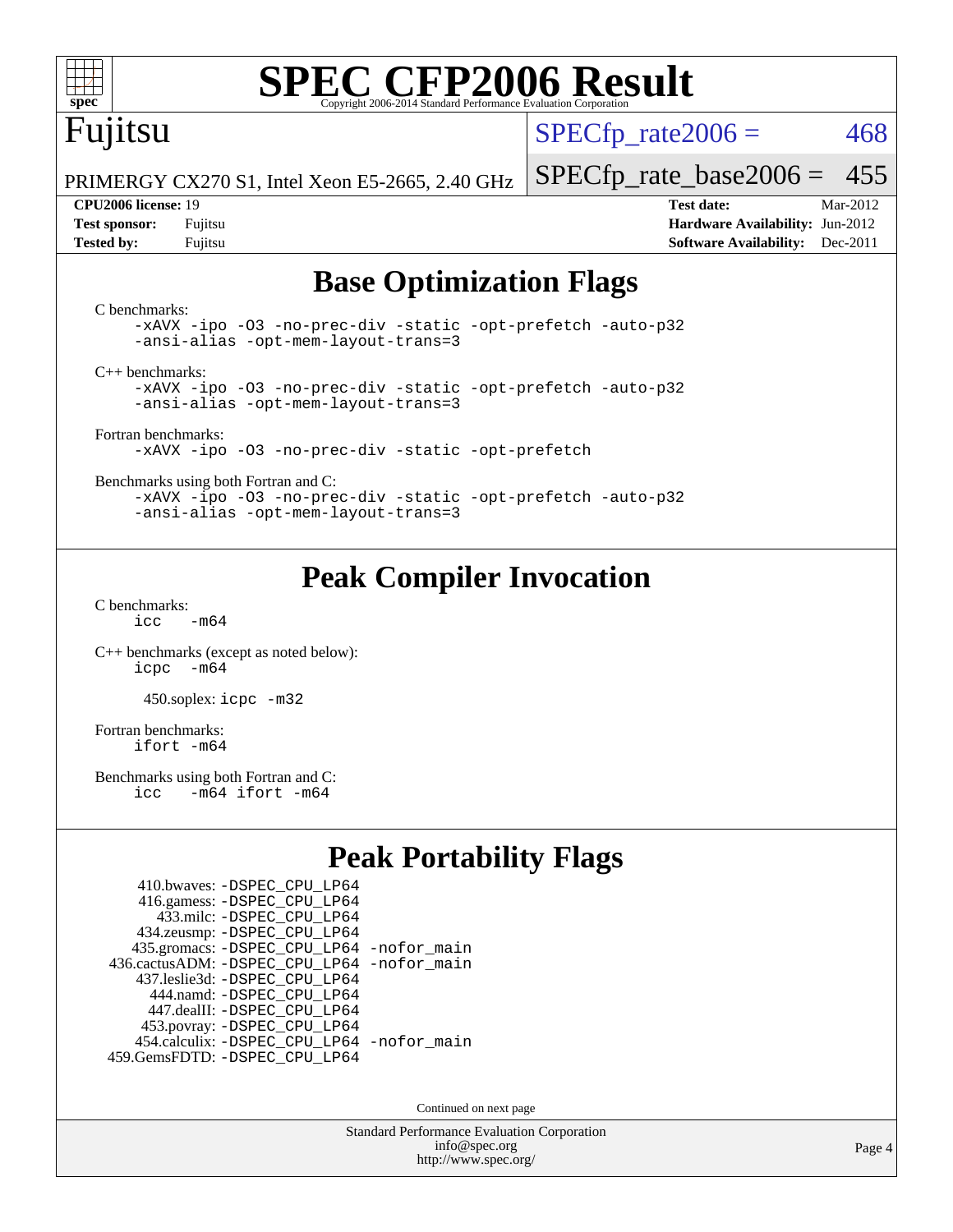

# Fujitsu

 $SPECTp\_rate2006 = 468$ 

PRIMERGY CX270 S1, Intel Xeon E5-2665, 2.40 GHz

[SPECfp\\_rate\\_base2006 =](http://www.spec.org/auto/cpu2006/Docs/result-fields.html#SPECfpratebase2006) 455 **[CPU2006 license:](http://www.spec.org/auto/cpu2006/Docs/result-fields.html#CPU2006license)** 19 **[Test date:](http://www.spec.org/auto/cpu2006/Docs/result-fields.html#Testdate)** Mar-2012

**[Test sponsor:](http://www.spec.org/auto/cpu2006/Docs/result-fields.html#Testsponsor)** Fujitsu **[Hardware Availability:](http://www.spec.org/auto/cpu2006/Docs/result-fields.html#HardwareAvailability)** Jun-2012 **[Tested by:](http://www.spec.org/auto/cpu2006/Docs/result-fields.html#Testedby)** Fujitsu **[Software Availability:](http://www.spec.org/auto/cpu2006/Docs/result-fields.html#SoftwareAvailability)** Dec-2011

# **[Peak Portability Flags \(Continued\)](http://www.spec.org/auto/cpu2006/Docs/result-fields.html#PeakPortabilityFlags)**

 465.tonto: [-DSPEC\\_CPU\\_LP64](http://www.spec.org/cpu2006/results/res2012q3/cpu2006-20120620-23116.flags.html#suite_peakPORTABILITY465_tonto_DSPEC_CPU_LP64) 470.lbm: [-DSPEC\\_CPU\\_LP64](http://www.spec.org/cpu2006/results/res2012q3/cpu2006-20120620-23116.flags.html#suite_peakPORTABILITY470_lbm_DSPEC_CPU_LP64) 481.wrf: [-DSPEC\\_CPU\\_LP64](http://www.spec.org/cpu2006/results/res2012q3/cpu2006-20120620-23116.flags.html#suite_peakPORTABILITY481_wrf_DSPEC_CPU_LP64) [-DSPEC\\_CPU\\_CASE\\_FLAG](http://www.spec.org/cpu2006/results/res2012q3/cpu2006-20120620-23116.flags.html#b481.wrf_peakCPORTABILITY_DSPEC_CPU_CASE_FLAG) [-DSPEC\\_CPU\\_LINUX](http://www.spec.org/cpu2006/results/res2012q3/cpu2006-20120620-23116.flags.html#b481.wrf_peakCPORTABILITY_DSPEC_CPU_LINUX) 482.sphinx3: [-DSPEC\\_CPU\\_LP64](http://www.spec.org/cpu2006/results/res2012q3/cpu2006-20120620-23116.flags.html#suite_peakPORTABILITY482_sphinx3_DSPEC_CPU_LP64)

# **[Peak Optimization Flags](http://www.spec.org/auto/cpu2006/Docs/result-fields.html#PeakOptimizationFlags)**

[C benchmarks](http://www.spec.org/auto/cpu2006/Docs/result-fields.html#Cbenchmarks):

 433.milc: [-xAVX](http://www.spec.org/cpu2006/results/res2012q3/cpu2006-20120620-23116.flags.html#user_peakPASS2_CFLAGSPASS2_LDFLAGS433_milc_f-xAVX)(pass 2) [-prof-gen](http://www.spec.org/cpu2006/results/res2012q3/cpu2006-20120620-23116.flags.html#user_peakPASS1_CFLAGSPASS1_LDFLAGS433_milc_prof_gen_e43856698f6ca7b7e442dfd80e94a8fc)(pass 1) [-ipo](http://www.spec.org/cpu2006/results/res2012q3/cpu2006-20120620-23116.flags.html#user_peakPASS2_CFLAGSPASS2_LDFLAGS433_milc_f-ipo)(pass 2) [-O3](http://www.spec.org/cpu2006/results/res2012q3/cpu2006-20120620-23116.flags.html#user_peakPASS2_CFLAGSPASS2_LDFLAGS433_milc_f-O3)(pass 2) [-no-prec-div](http://www.spec.org/cpu2006/results/res2012q3/cpu2006-20120620-23116.flags.html#user_peakPASS2_CFLAGSPASS2_LDFLAGS433_milc_f-no-prec-div)(pass 2) [-prof-use](http://www.spec.org/cpu2006/results/res2012q3/cpu2006-20120620-23116.flags.html#user_peakPASS2_CFLAGSPASS2_LDFLAGS433_milc_prof_use_bccf7792157ff70d64e32fe3e1250b55)(pass 2) [-static](http://www.spec.org/cpu2006/results/res2012q3/cpu2006-20120620-23116.flags.html#user_peakOPTIMIZE433_milc_f-static) [-auto-ilp32](http://www.spec.org/cpu2006/results/res2012q3/cpu2006-20120620-23116.flags.html#user_peakCOPTIMIZE433_milc_f-auto-ilp32) [-opt-mem-layout-trans=3](http://www.spec.org/cpu2006/results/res2012q3/cpu2006-20120620-23116.flags.html#user_peakCOPTIMIZE433_milc_f-opt-mem-layout-trans_a7b82ad4bd7abf52556d4961a2ae94d5)

 $470$ .lbm: basepeak = yes

 $482$ .sphinx3: basepeak = yes

#### [C++ benchmarks:](http://www.spec.org/auto/cpu2006/Docs/result-fields.html#CXXbenchmarks)

```
444.namd: -xAVX(pass 2) -prof-gen(pass 1) -ppo(pass 2) -03(pass 2)
 -no-prec-div(pass 2) -prof-use(pass 2) -fno-alias
 -auto-ilp32
```
447.dealII: basepeak = yes

 $450$ .soplex:  $-x$ AVX(pass 2)  $-p$ rof-gen(pass 1)  $-i$ po(pass 2)  $-03$ (pass 2) [-no-prec-div](http://www.spec.org/cpu2006/results/res2012q3/cpu2006-20120620-23116.flags.html#user_peakPASS2_CXXFLAGSPASS2_LDFLAGS450_soplex_f-no-prec-div)(pass 2) [-prof-use](http://www.spec.org/cpu2006/results/res2012q3/cpu2006-20120620-23116.flags.html#user_peakPASS2_CXXFLAGSPASS2_LDFLAGS450_soplex_prof_use_bccf7792157ff70d64e32fe3e1250b55)(pass 2) [-opt-malloc-options=3](http://www.spec.org/cpu2006/results/res2012q3/cpu2006-20120620-23116.flags.html#user_peakOPTIMIZE450_soplex_f-opt-malloc-options_13ab9b803cf986b4ee62f0a5998c2238)

```
 453.povray: -xAVX(pass 2) -prof-gen(pass 1) -ipo(pass 2) -O3(pass 2)
   -no-prec-div(pass 2) -prof-use(pass 2) -unroll4 -ansi-alias
```
[Fortran benchmarks](http://www.spec.org/auto/cpu2006/Docs/result-fields.html#Fortranbenchmarks):

 410.bwaves: [-xAVX](http://www.spec.org/cpu2006/results/res2012q3/cpu2006-20120620-23116.flags.html#user_peakPASS2_FFLAGSPASS2_LDFLAGS410_bwaves_f-xAVX)(pass 2) [-prof-gen](http://www.spec.org/cpu2006/results/res2012q3/cpu2006-20120620-23116.flags.html#user_peakPASS1_FFLAGSPASS1_LDFLAGS410_bwaves_prof_gen_e43856698f6ca7b7e442dfd80e94a8fc)(pass 1) [-ipo](http://www.spec.org/cpu2006/results/res2012q3/cpu2006-20120620-23116.flags.html#user_peakPASS2_FFLAGSPASS2_LDFLAGS410_bwaves_f-ipo)(pass 2) [-O3](http://www.spec.org/cpu2006/results/res2012q3/cpu2006-20120620-23116.flags.html#user_peakPASS2_FFLAGSPASS2_LDFLAGS410_bwaves_f-O3)(pass 2) [-no-prec-div](http://www.spec.org/cpu2006/results/res2012q3/cpu2006-20120620-23116.flags.html#user_peakPASS2_FFLAGSPASS2_LDFLAGS410_bwaves_f-no-prec-div)(pass 2) [-prof-use](http://www.spec.org/cpu2006/results/res2012q3/cpu2006-20120620-23116.flags.html#user_peakPASS2_FFLAGSPASS2_LDFLAGS410_bwaves_prof_use_bccf7792157ff70d64e32fe3e1250b55)(pass 2) [-static](http://www.spec.org/cpu2006/results/res2012q3/cpu2006-20120620-23116.flags.html#user_peakOPTIMIZE410_bwaves_f-static)

 416.gamess: [-xAVX](http://www.spec.org/cpu2006/results/res2012q3/cpu2006-20120620-23116.flags.html#user_peakPASS2_FFLAGSPASS2_LDFLAGS416_gamess_f-xAVX)(pass 2) [-prof-gen](http://www.spec.org/cpu2006/results/res2012q3/cpu2006-20120620-23116.flags.html#user_peakPASS1_FFLAGSPASS1_LDFLAGS416_gamess_prof_gen_e43856698f6ca7b7e442dfd80e94a8fc)(pass 1) [-ipo](http://www.spec.org/cpu2006/results/res2012q3/cpu2006-20120620-23116.flags.html#user_peakPASS2_FFLAGSPASS2_LDFLAGS416_gamess_f-ipo)(pass 2) [-O3](http://www.spec.org/cpu2006/results/res2012q3/cpu2006-20120620-23116.flags.html#user_peakPASS2_FFLAGSPASS2_LDFLAGS416_gamess_f-O3)(pass 2)  $-$ no-prec-div(pass 2) [-prof-use](http://www.spec.org/cpu2006/results/res2012q3/cpu2006-20120620-23116.flags.html#user_peakPASS2_FFLAGSPASS2_LDFLAGS416_gamess_prof_use_bccf7792157ff70d64e32fe3e1250b55)(pass 2) [-unroll2](http://www.spec.org/cpu2006/results/res2012q3/cpu2006-20120620-23116.flags.html#user_peakOPTIMIZE416_gamess_f-unroll_784dae83bebfb236979b41d2422d7ec2) [-inline-level=0](http://www.spec.org/cpu2006/results/res2012q3/cpu2006-20120620-23116.flags.html#user_peakOPTIMIZE416_gamess_f-inline-level_318d07a09274ad25e8d15dbfaa68ba50) [-scalar-rep-](http://www.spec.org/cpu2006/results/res2012q3/cpu2006-20120620-23116.flags.html#user_peakOPTIMIZE416_gamess_f-disablescalarrep_abbcad04450fb118e4809c81d83c8a1d) [-static](http://www.spec.org/cpu2006/results/res2012q3/cpu2006-20120620-23116.flags.html#user_peakOPTIMIZE416_gamess_f-static)

434.zeusmp: basepeak = yes

437.leslie3d: [-xAVX](http://www.spec.org/cpu2006/results/res2012q3/cpu2006-20120620-23116.flags.html#user_peakOPTIMIZE437_leslie3d_f-xAVX) [-ipo](http://www.spec.org/cpu2006/results/res2012q3/cpu2006-20120620-23116.flags.html#user_peakOPTIMIZE437_leslie3d_f-ipo) [-O3](http://www.spec.org/cpu2006/results/res2012q3/cpu2006-20120620-23116.flags.html#user_peakOPTIMIZE437_leslie3d_f-O3) [-no-prec-div](http://www.spec.org/cpu2006/results/res2012q3/cpu2006-20120620-23116.flags.html#user_peakOPTIMIZE437_leslie3d_f-no-prec-div) [-static](http://www.spec.org/cpu2006/results/res2012q3/cpu2006-20120620-23116.flags.html#user_peakOPTIMIZE437_leslie3d_f-static) [-opt-prefetch](http://www.spec.org/cpu2006/results/res2012q3/cpu2006-20120620-23116.flags.html#user_peakOPTIMIZE437_leslie3d_f-opt-prefetch)

459.GemsFDTD: basepeak = yes

```
465.tonto: -xAVX(pass 2) -prof-gen(pass 1) -po(pass 2) -03(pass 2)
-no-prec-div-prof-use-unroll4-auto
-inline-calloc -opt-malloc-options=3
```
Continued on next page

Standard Performance Evaluation Corporation [info@spec.org](mailto:info@spec.org) <http://www.spec.org/>